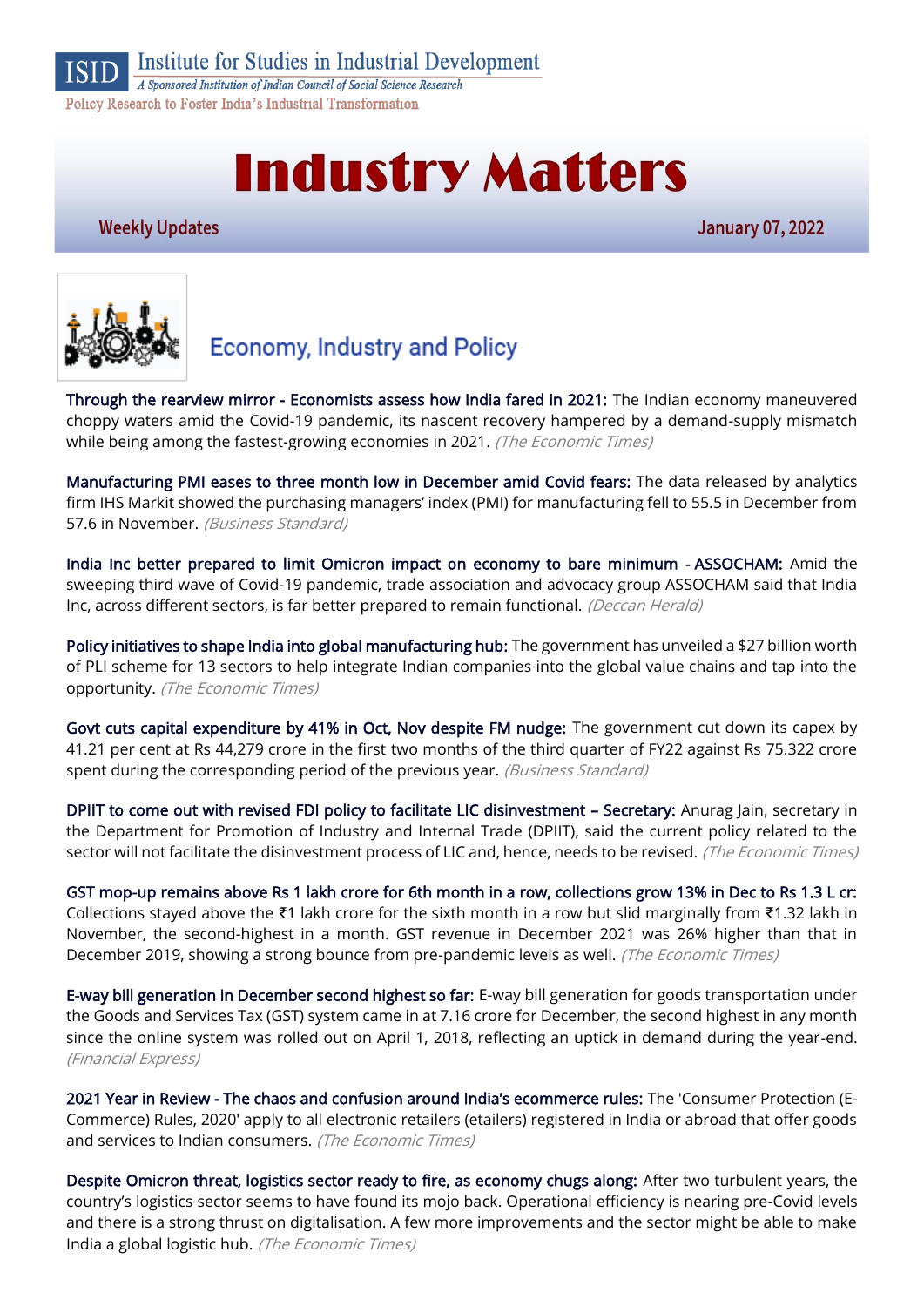

#### **Foreign Investment**

[EV maker One Moto to invest INR 250 crore to set up manufacturing unit in Telangana:](https://auto.economictimes.indiatimes.com/news/two-wheelers/scooters-mopeds/uk-startup-one-moto-plans-to-invest-inr-250-crore-to-set-up-manufacturing-unit-in-telangana/88679291) The company has signed a memorandum of understanding (MoU) with the state government to set up the new facility at the outskirts of the capital Hyderabad, One Moto said in a statement. (The Economic Times)

[Foreign firms keen on Ford plant in India - TN minister Thennarasu:](https://www.business-standard.com/article/companies/foreign-firms-keen-on-ford-plant-in-india-tn-minister-thennarasu-121123000847_1.html) Foreign automakers have indicated an interest to the government of India's Tamil Nadu state in acquiring Ford Motor Co's plant there, the state industries minister said on Thursday, after inconclusive talks with the Tata Group. (Business Standard)



#### **Trade Policy and Competitiveness**

[India's exports touch \\$300 billion in Apr-Dec](https://economictimes.indiatimes.com/small-biz/trade/exports/insights/indias-exports-touch-300-billion-in-apr-dec-goyal/articleshow/88702254.cms) – Goyal: India's exports touched \$300 billion during April-December 2021 and would reach \$400 billion by end of this fiscal, Commerce and Industry Minister Piyush Goyal said on Tuesday. (The Economic Times)

[Strong demand for Indian apparels to further push exports](https://economictimes.indiatimes.com/small-biz/trade/exports/insights/strong-demand-for-indian-apparels-to-further-push-exports-aepc/articleshow/88703347.cms) – AEPC: Export of readymade garments saw an increase of 22 per cent to USD 1.46 billion in December 2021 from USD 1.20 billion in the same month of 2020. Total apparel exports stood at USD 11.13 billion during April-December 2021. (The Economic Times)

[India's high import tariffs in electronics sector negating PLI, impacting competitiveness](https://economictimes.indiatimes.com/industry/cons-products/electronics/indias-high-import-tariffs-in-electronics-sector-negating-pli-impacting-competitiveness-report/articleshow/88734024.cms) – Report: India's import tariffs for the electronics sector are higher compared to countries like China and Vietnam that is negating the support provided through PLI schemes and is adversely impacting competitiveness, a report by ICEA and IKDHVAJ Advisers LLP said on Thursday. (The Economic Times)

[Govt should include iron and steel in RoDTEP to make exports competitive](https://www.livemint.com/industry/govt-should-include-iron-and-steel-in-rodtep-to-make-exports-competitive-eepc-11640938763351.html) – EEPC: As skyrocketing prices of primary raw materials have been hurting the industry, especially MSMEs, the government should consider including iron and steel products in the Remission of Duties and Taxes on Exported Products (RoDTEP) scheme to make exports more competitive, Engineering Export Promotion Council of India (EEPC India) said on Friday. (Mint)

[Commerce ministry to launch Brand India Campaign to boost exports:](https://www.financialexpress.com/economy/commerce-ministry-to-launch-brand-india-campaign-to-boost-exports/2398197/) In the initial stage, the campaign would focus on Indian exports in specific sectors such as gems and jewellery, textiles, plantation products (tea, coffee, spices), education, healthcare, pharma, and engineering. (Financial Express)

[India's trade deficit could soon double to \\$200 billion, as domestic demand drives up imports:](https://www.financialexpress.com/economy/indias-trade-deficit-could-soon-double-to-200-billion-as-domestic-demand-drives-up-imports/2398711/) The country's trade deficit is expected to widen to \$190 billion in the current fiscal year 2021-22, and further to \$200 billion in the next fiscal year 2022-23, according to Kotak Securities. (Financial Express)

[India spends record \\$55.7 billion on gold imports in 2021 - Report:](https://www.livemint.com/market/commodities/india-spends-record-55-7-billion-on-gold-imports-in-2021-report-11641287385174.html) The 2021 gold import bill easily doubled the \$22 billion spent in 2020, and surpassed the previous high, set in 2011, of \$53.9 billion, according to the official, who tracks broad import trends. (Mint)

INDIA'S MERCHANDISE TRADE [- Preliminary Data December 2021:](https://pib.gov.in/PressReleseDetail.aspx?PRID=1787201) As per the Preliminary Data for December 2021, India's merchandise export in December 2021 was USD 37.29 billion, the highest ever monthly achievement, which shows an increase of 37.0% over USD 27.22 billion in December 2020 and an increase of 37.55% over USD 27.11 billion in December 2019. (Press Information Bureau)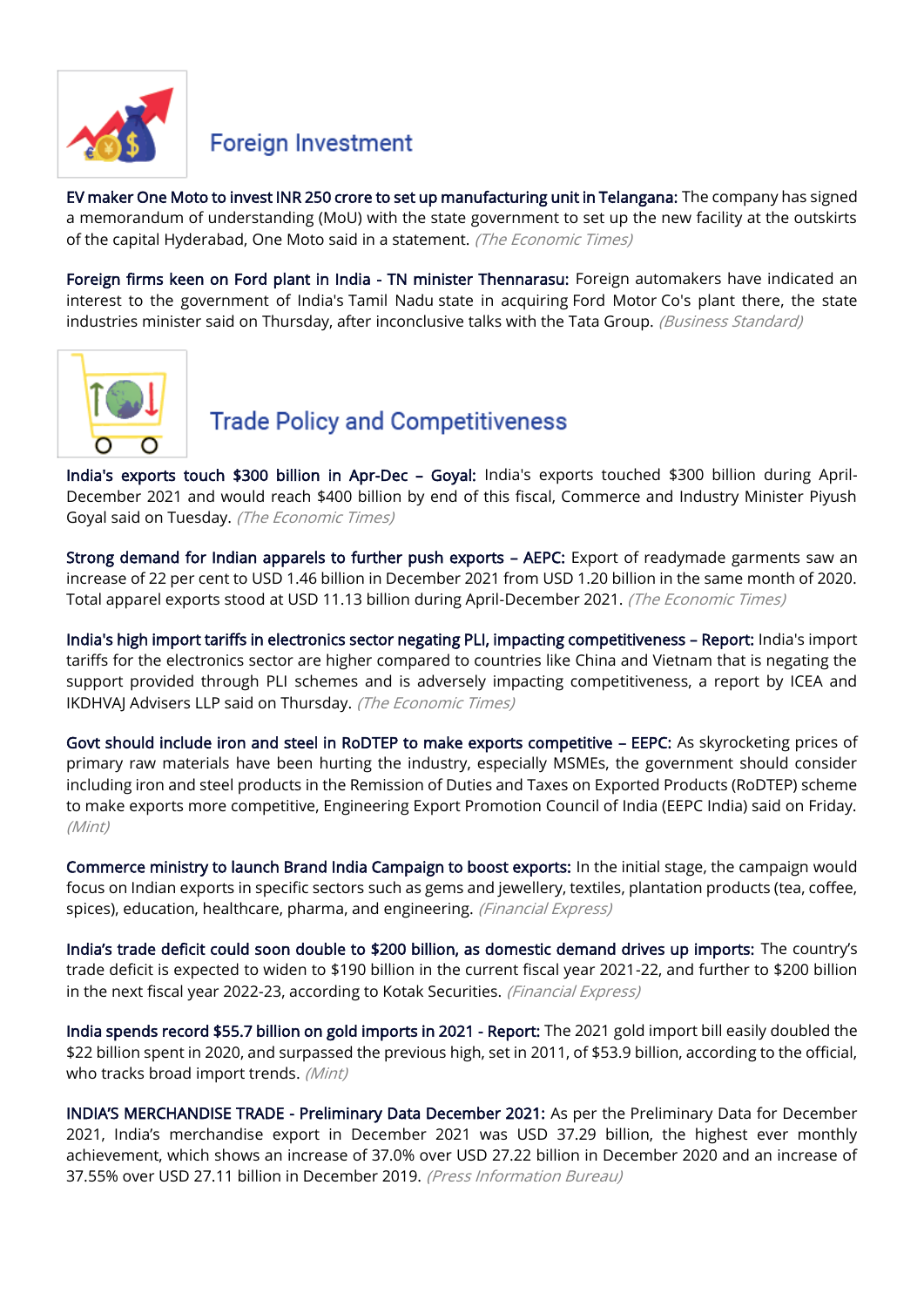[Govt making efforts to get duty concessions on textile via FTAs - Goyal:](https://www.business-standard.com/article/pti-stories/govt-making-efforts-to-gain-access-to-new-markets-get-duty-concessions-on-textile-via-ftas-goyal-122010401333_1.html) Interacting with textiles associations, the Minister for Textiles and Commerce and Industry shared that in all the ongoing negotiations with major countries like the UK, the UAE, Canada, the European Union and Australia, there is a special focus on getting concessional duties for textile products. (Business Standard)

[DGFT extends deadline for exporters to submit applications for pending dues to Jan 31:](https://economictimes.indiatimes.com/news/economy/foreign-trade/commerce-ministry-extends-deadline-for-exporters-to-submit-applications-for-pending-dues/articleshow/88621313.cms) The government on Friday extended the last date for submitting applications to January 31, 2022 from December 31, 2021 for various export promotion schemes under the Foreign Trade Policy. (The Economic Times)

[Eyeing agri market, Australia offers tariff sops on 99% Indian imports:](https://economictimes.indiatimes.com/news/economy/foreign-trade/eyeing-agri-market-australia-offers-tariff-sops-on-99-indian-imports/articleshow/88701157.cms) Australia has offered to give tariff concessions to 99% of its traded goods with India under the proposed bilateral free trade agreement in lieu of opening up of India's dairy and agriculture sectors through low or zero tariffs. Canberra is keen to export dairy products, grains, oilseeds and processed food to India. (The Economic Times)



#### **Corporate Governance**

[HDFC Life completes acquisition of Exide Life; to start merger soon:](https://economictimes.indiatimes.com/industry/banking/finance/insure/hdfc-life-completes-acquisition-of-exide-life-to-start-merger-soon/articleshow/88737398.cms) The private sector insurer acquired a 100 per cent stake in Exide Life from its parent Exide Industries after issuing over 8.7 crore shares at an issue price of Rs 685 and a cash payout of Rs 726 crore, aggregating to Rs 6,687 crore. (The Economic Times)

[Maersk overtaken as world's no.1 shipping line by MSC:](https://economictimes.indiatimes.com/small-biz/trade/exports/insights/maersk-overtaken-as-worlds-no-1-shipping-line-by-msc/articleshow/88724896.cms) The Danish carrier has been overtaken by Mediterranean Shipping Co. in terms of capacity, according to data compiled by Alphaliner and published on Wednesday. MSC's fleet can carry 4,284,728 standard 20-foot containers, 1,888 more than Maersk, giving both a market share of 17%. (The Economic Times)

[Asian Paints second most valuable paints company in the world:](https://www.business-standard.com/article/companies/asian-paints-second-most-valuable-paints-company-in-the-world-122010100028_1.html) Asian Paints has emerged as the second-most valuable paints company in the world. The company's market capitalisation has soared 22 per cent to \$43.7 billion at the end of December 31 from \$35.6 billion a year ago. (Business Standard)



### **MSMEs and Start-ups**

[India's new billionaires - A record 40 promoters entered the club in 2021:](https://www.business-standard.com/article/companies/india-s-new-billionaires-a-record-40-promoters-entered-the-club-in-2021-122010200905_1.html) There has never been a better time to be a promoter of a listed company in India. A record 40 businessmen and promoters entered the billionaires' club in 2021, beating the previous record of 24 new entrants during the year ending March 2010. (Business Standard)

[ECLGS helps save 14% MSME loans, Gujarat biggest beneficiary](https://economictimes.indiatimes.com/small-biz/sme-sector/msme-credit-guarantee-scheme-saved-13-5-lakh-firms-1-5-cr-jobs-report/articleshow/88731336.cms) – Report: Government's ECLGS to support the MSMEs deal with the pandemic has helped banks prevent 14 percent of MSME loans turning into NPAs, finds a State Bank of India research report. (The Economic Times)

[Role of MSMEs crucial for India to become a \\$5-trillion economy, says Kant:](https://economictimes.indiatimes.com/small-biz/sme-sector/role-of-msmes-crucial-for-india-to-become-a-5-trillion-economy-says-kant/articleshow/88605491.cms) The MSME sector is the backbone of the Indian economic structure and has a very important role in buffering it from global economic shocks and adversities. (The Economic Times)

[Retail, MSME credit shows steady growth in November - RBI report:](https://www.business-standard.com/article/economy-policy/retail-msme-credit-shows-steady-growth-in-november-rbi-report-121123101263_1.html) Growth in bank credit, especially to retail, industry, and agriculture remained steady in November, reflecting the effect of economic upturn and festival demand. (Business Standard)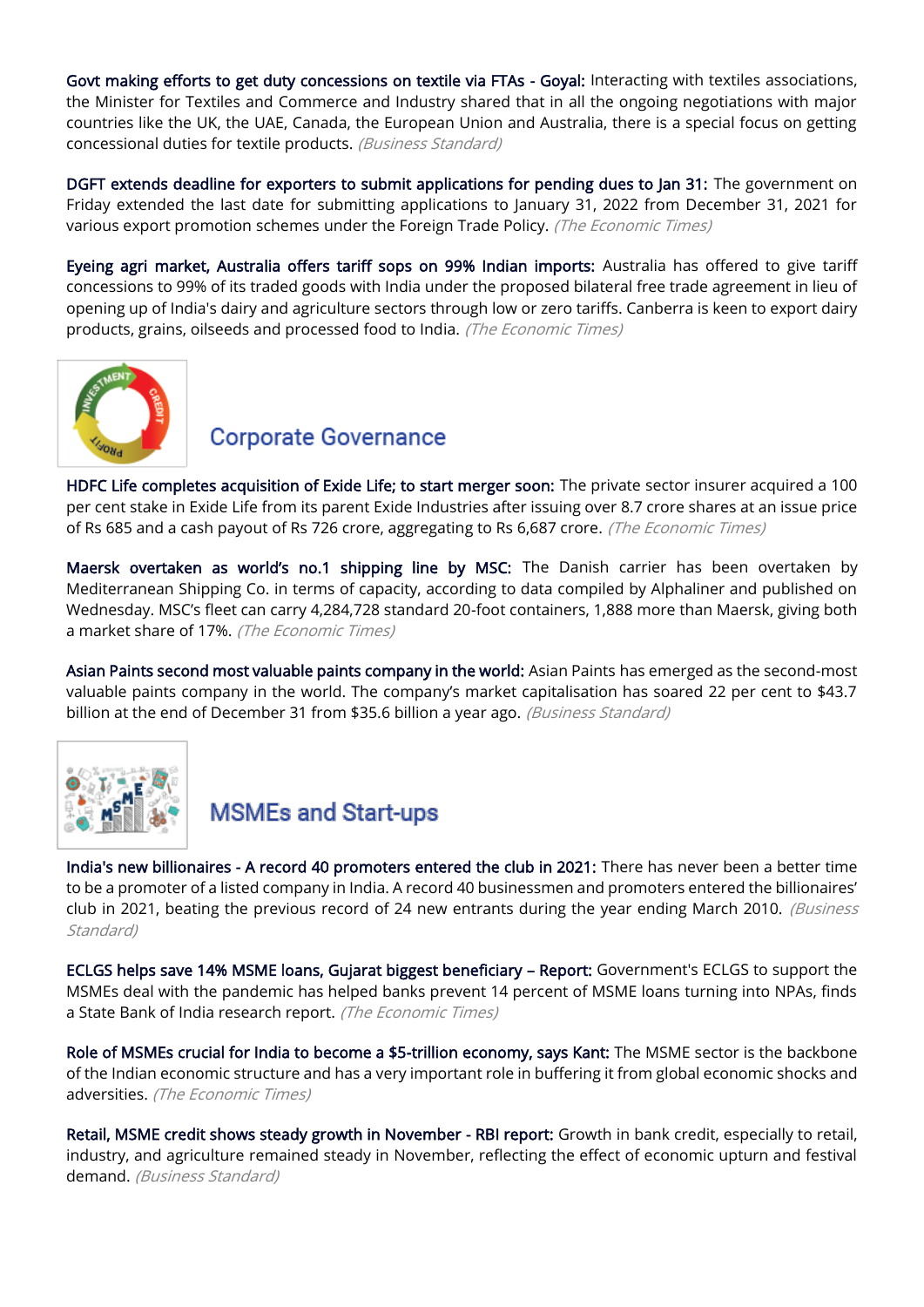[Record number of unicorns in 2021 as race for such valuation takes longer:](https://www.business-standard.com/article/companies/record-number-of-unicorns-in-2021-as-race-for-such-valuation-takes-longer-121123101118_1.html) Unicorns, contrary to popular perception, took slightly longer than in previous years to get to a billion-dollar valuation in 2021. The recordbreaking year saw more than 40 unicorns, shows the data from start-up data provider Tracxn Technologies. This was the highest number in the data, which goes back over a decade. (Business Standard)

[Indian startup roped in by London mayor's office to set up gaming hub:](https://www.livemint.com/companies/start-ups/indian-startup-roped-in-by-london-mayor-s-office-to-set-up-gaming-hub-11641361418504.html) Homegrown gaming startup Microgravity has been appointed by the Mayor's Office of London to set up an augmented and virtual reality (AR/VR) gaming arena in the city. (Mint)



## **Employment and Industrial Relations**

[Hiring intent still unruffled by Omicron threat:](https://economictimes.indiatimes.com/jobs/hiring-intent-still-unruffled-by-omicron-threat/articleshow/88700577.cms) Hiring intent of India Inc may not be dented in the New Year despite an exponential rise in cases of the highly infectious Omicron variant of the coronavirus since the past one week, company executives and job market experts have said. (The Economic Times)

[Beneath India's PMI data, simmers signs of unemployment:](https://www.livemint.com/market/mark-to-market/little-cheer-on-the-jobs-front-in-composite-pmi-11641406400169.html) Business activity in India's services and manufacturing sectors fizzled out in December. Latest data published by market researcher IHS Markit showed that the Composite PMI Output Index slipped to 56.4 in December from 59.2 in November. (Mint)

Payscale report - B'luru #1 among tier[-1 cities for junior and mid-level jobs:](https://economictimes.indiatimes.com/jobs/payscale-report-bluru-1-among-tier-1-cities-for-junior-and-mid-level-jobs/articleshow/88667620.cms) India's IT capital Bengaluru has ranked top among Tier-I cities in salary pay-scales across junior and mid-levels in job level hierarchies, the 2021 edition of the Randstad Salary Trends Report has shown. (The Economic Times)



#### **Industrial Finance**

[Electrical machinery industry availed credit of Rs 94.8 thousand crore in March 2021](https://economictimes.indiatimes.com/small-biz/sme-sector/electrical-machinery-industry-availed-credit-of-rs-94-8-thousand-crore-in-march-2021-report/articleshow/88727795.cms) – Report: In its fourth edition of Industry Spotlight that analyses the electrical machinery industry, Small Industries Development Bank of India (SIDBI) and CRIF High Mark found that the total amount of credit availed by the sector as of March 2021 stood at Rs 94.8 thousand crore which witnessed a Y-o-Y increase of 3.2%. (The Economic Times)

[MFIs seek extension of credit guarantee scheme till FY2023:](https://www.business-standard.com/article/economy-policy/mfis-seek-extension-of-credit-guarantee-scheme-till-fy2023-122010501295_1.html) Microfinance institutions (MFIs) have written to Finance Minister Nirmala Sitharaman seeking extension of the credit guarantee scheme for micro lenders till FY 2022-23 with an amount of Rs 15,000 crore. (Business Standard)

[Large, mid-sized banks report 11-23% loan growth in December quarter:](https://www.business-standard.com/article/companies/large-mid-sized-banks-report-11-23-loan-growth-in-december-quarter-122010500018_1.html) Four commercial banks, including HDFC Bank and Bank of Maharashtra, posted credit growth between 10.7 and 23 per cent on a year-on-year basis in the December quarter (Q3FY22). (Business Standard)



**Technology and Innovation** 

[Digital transaction volume grew at 50% in four years, shows data:](https://www.business-standard.com/article/economy-policy/digital-transaction-volume-grew-at-50-in-four-years-shows-data-121123101357_1.html) The volume of digital transactions rose to 55.54 billion in FY21 from 10.85 billion in FY17, at a compounded annual growth rate of 50.42 per cent, according to the Ministry of Electronics & Information Technology (MeitY). (Business Standard)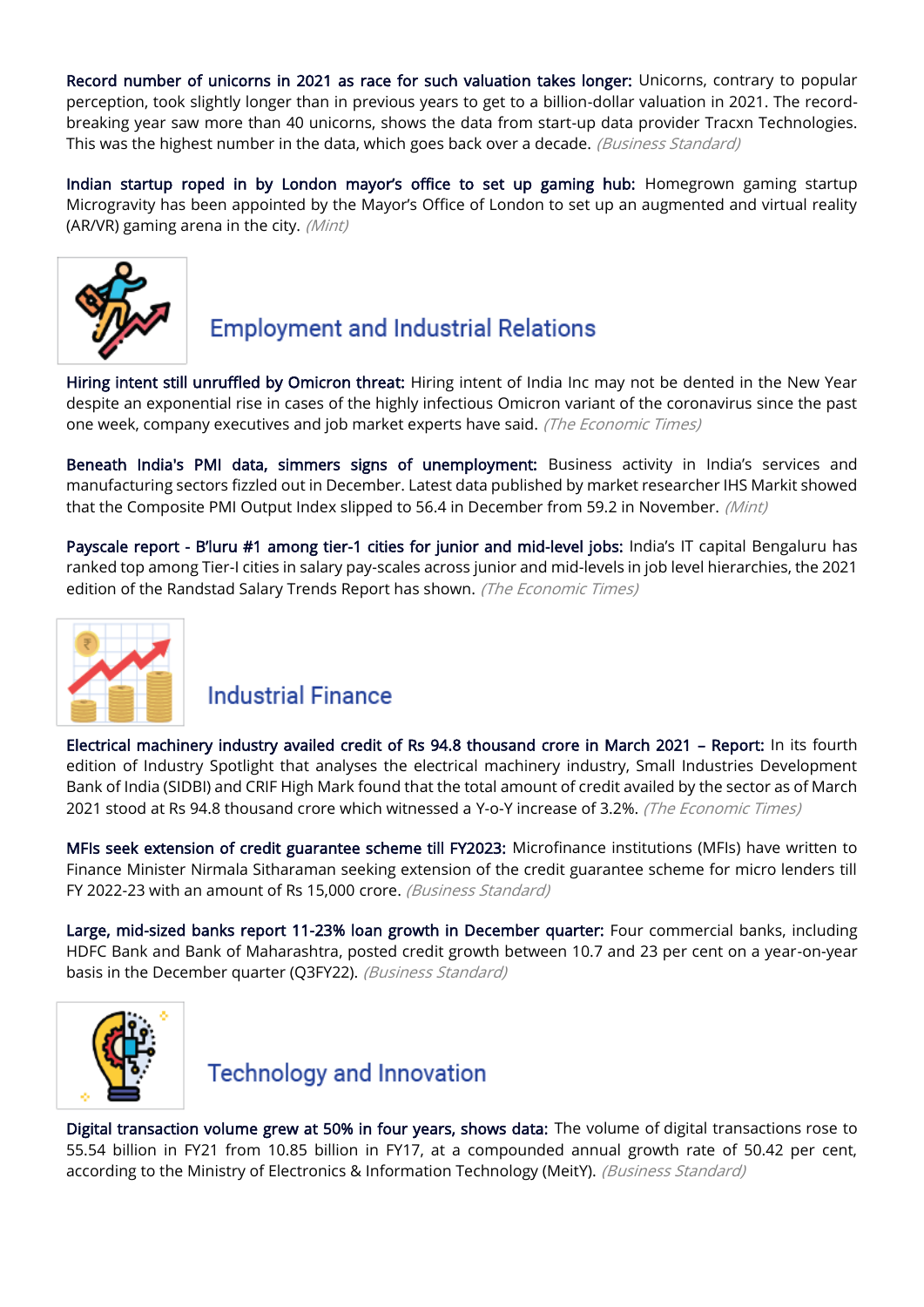[Hughes, Airtel form JV for satellite broadband:](https://www.livemint.com/industry/telecom/bharti-airtel-hughes-form-jv-for-satellite-broadband-services-in-india-11641356167645.html) Hughes Communications India Private Ltd and Bharti Airtel have formed a joint venture to provide satellite broadband services in India, the companies said on Wednesday. (Mint)

[Google buys Israeli security startup Siemplify for \\$500 million](https://www.livemint.com/companies/news/google-buys-israeli-security-startup-siemplify-for-500-million-report-11641340848495.html) – Report: The deal came after Google made a pledge to U.S. President Joe Biden last August to invest \$10 billion in cybersecurity over the next five years. (Mint)



### Industrial Infrastructure, Clusters and SEZs

[PM Modi inaugurates new integrated airport terminal building in Agartala:](https://www.livemint.com/news/india/pm-modi-inaugurates-new-integrated-airport-terminal-building-in-agartala-11641291571493.html) PM Narendra Modi today inaugurated the New Integrated Terminal Building at Maharaja Bir Bikram Airport in Agartala. (Mint)

[Panel for Gati Shakti asks DPIIT to identify high-impact infra projects:](https://www.business-standard.com/budget/article/panel-for-gati-shakti-asks-dpiit-to-identify-high-impact-infra-projects-122010500061_1.html) The Cabinet Secretary-led panel for Gati Shakti has asked the Department for Promotion of Industry and Internal Trade (DPIIT) to ensure that "highimpact" infrastructure projects get on a fast track, and to kick-start the exercise of identifying projects for inclusion in the Budget. (Business Standard)

[Medical device park to come up on 350 acre land near Noida airport:](https://www.business-standard.com/article/current-affairs/medical-device-park-to-come-up-on-350-acre-land-near-noida-airport-122010301467_1.html) A medical device park would come up in an area of 350 acres along the Yamuna Expressway and just 3.5 km away from the upcoming Noida International Airport at Jewar, officials said on Monday. (Business Standard)

[Gadkari launches 821 km of National Highways worth Rs26,778 crore in poll bound UP:](https://www.livemint.com/industry/infrastructure/gadkari-launches-821-km-of-national-highways-worth-rs26-778-crore-in-poll-bound-up-11641389722067.html) The minister inaugurated and laid foundation stones in Kanpur for 8 National Highway projects worth Rs. 14,199 Crore , in Lucknow for 16 National Highway projects worth Rs. 7409 Crore and in Shringverpur Dham,Prayagraj for 4 National Highway projects worth Rs. 5169 Crore. (Mint)



### Sustainable Industrialisation

[NHPC, GEDCOL JV to set up India's largest floating solar power project in Odisha:](https://economictimes.indiatimes.com/industry/renewables/nhpc-gedcol-jv-to-set-up-indias-largest-floating-solar-power-project-in-odisha/articleshow/88736335.cms) The joint venture (JV) will make an initial investment of over Rs 2,000 crore to set up 300 MW floating solar projects, which would generate 600 million units (MU) per annum. (The Economic Times)

[Govt approves Rs 12,000-cr Green Energy Corridor Phase-II:](https://economictimes.indiatimes.com/industry/renewables/cabinet-approves-rs-12000-cr-for-2nd-phase-of-green-energy-corridor/articleshow/88734368.cms) The government on Thursday approved Rs 12,031 crore intra-state transmission scheme for evacuation of renewable energy from 20 Gw power projects in seven states including Gujarat, Himachal Pradesh, Karnataka, Kerala, Rajasthan, Tamil Nadu and Uttar Pradesh. (The Economic Times)

[Hero Future Energies ties up with Ohmium to set up 1GW green hydrogen facilities:](https://economictimes.indiatimes.com/industry/renewables/hero-future-energies-ties-up-with-ohmium-to-set-up-1gw-green-hydrogen-facilities/articleshow/88729565.cms) Hero Future Energies (HFE), a leading developer of solar, wind and hybrid/BESS projects, and Ohmium International -- specialised in the design, manufacture and deployment of PEM Electrolysers -- have announced a strategic partnership to develop and build 1,000 MW of Green Hydrogen production facilities in India, the UK and Europe, a joint statement said. (The Economic Times)

[Electric vehicles sales in India to touch 10 lakh units this year](https://economictimes.indiatimes.com/industry/renewables/electric-vehicles-sales-in-india-to-touch-10-lakh-units-this-year-smev/articleshow/88728996.cms) – SMEV: Sales of total electric vehicles in India are expected to be around 10 lakh units this year, equal to what was sold collectively in the last 15 years, mainly riding on the good traction witnessed by electric two-wheelers, Society of Manufacturers of Electric Vehicles (SMEV) said on Thursday. (The Economic Times)